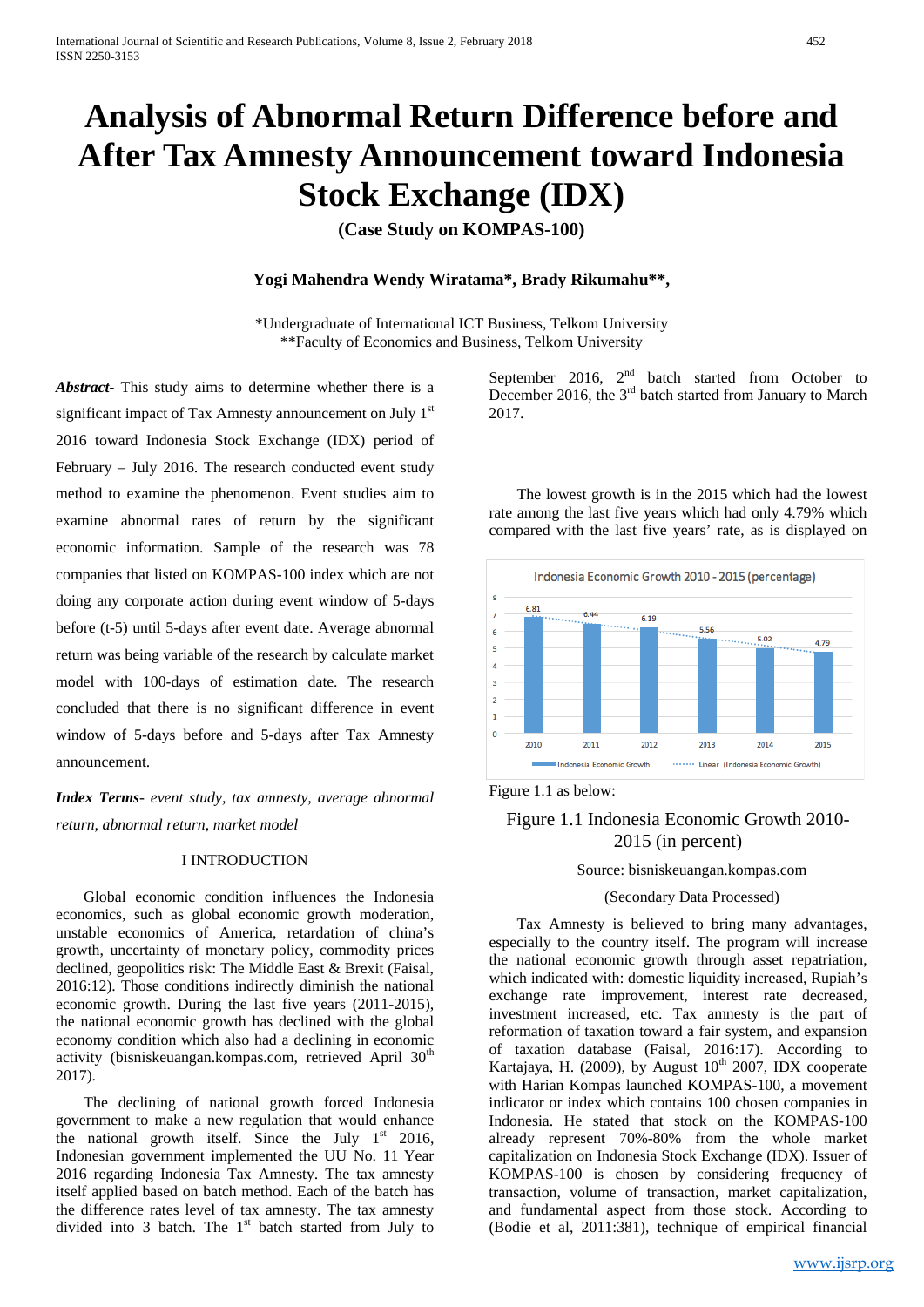research to assess the impact of an event on a firm's stock price is measured by using the abnormal return approach. The phenomenon that occurred on IDX's stock while Indonesia Tax Amnesty ratification announcement is considered as Semistrong-Form of Efficient Market Hypothesis. Based on Tandelilin (2010:223), Semistrong-Form of Efficient Market Hypothesis is occurred when current stock market's price is already reflected historical information including all of published information such as earning, dividend, stock split announcement, and another published event that affect future company's cash flow. Fama (1991) on Tandelilin (2010:224) complete the classification of Efficient Market Hypothesis (EMH) and made Semistrong-Form to be Event Studies. Reilly and Brown (2009:157) inferred that to do any test regarding Semistrong-Form Hypothesis, researcher have to find the abnormal return rate by adjusting security's rates of return for the rates of return of the overall market during around specified period.

# I. LITERATURE REVIEW

According to (Fama, 1970) grouped Efficient Market Hypothesis and its empirical test study into three which are consisted as weak-form efficiency, semistrong-form efficiency, and strong efficiency. Bodie et al. (2011:375) stated that those each form of market efficiency indicate the availability if the information within the movement of price on its market.

Fama (1991) on (Halim, 2015:102) called the semistrong-form efficient market as event studies. Semistrong-form efficient market indicates that all of firm's publicly available information is reflected by the stock's prices. According to (Bodie et al, 2011:381), event studies refers to atechnique of empirical financial research to assess the impact of an event on a firm's stock price is measured by using the abnormal return approach. Observer measure abnormal return on a specified period of an event to assess the difference between the stock's actual return and the expected return based

Some researchers have conducted research to measure the impact of Tax Amnesty announcement to a capital market, especially on Indonesia Stock Exchange (IDX). However, there are different result on those research. Manik et. al (2014) found that there is no significant difference on IDX by before and after the Tax Amnesty announcement. While Wulandari (2017) found a significant difference on before and after Tax Amnesty announcement toward IDX.

Manik et. al (2014) conducted research event window of 10-days start from 11<sup>st</sup> July 2016 until 15<sup>th</sup> July 2016 and  $19<sup>th</sup>$  July 2016 until  $25<sup>th</sup>$  July 2016 which are five days before and after the announcement of Tax Amnesty ratification. There are 20 companies on property industry that listed on (Indonesia Stock Exchange) IDX became sample of the research. The model of abnormal return that used in the research was market-adjusted model to calculate expected return. On this research, there was no significant different on Indonesia Stock Exchange (IDX) in property industry stock market by the calculation of abnormal return, even it was increased on property index price.

Wulandari (2017) conducted research that examined the empirical difference before and after the implementation of Tax Amnesty regulation by calculating the abnormal return and trading volume activity on IDX. The object of the research was 45 companies that was fulfilled the criteria and listed on LQ-45 during February 2016 – July 2016. Event window that was used in the research was 10-days, consisted of 5-days before and 5-days after the event of Tax Amnesty regulation implemented. The result of the research was a significant difference of the abnormal return and the stock trading volume activity between before and after Tax Amnesty regulation implemented.

Based on previous studies, there are a gap among the results from the research that already conducted. Hence, hypothesis of the research is proposed as follow:

HA: There is a significant difference of average abnormal return 5-days before tax amnesty program ratification announcement (June  $24<sup>th</sup>$  until June  $30<sup>th</sup>$ ) and 5days after Tax Amnesty program ratification announcement (July  $11<sup>st</sup> - July 15<sup>th</sup>$ ) on stock that listed on KOMPAS-100 index of Indonesia Stock Exchange (IDX) during February 2016 – July 2016 period.

# II. METHODOLOGY

This research use quantitative method to observe sample by gathering data through research instrument and statistical analysis. Data that are used in this research are daily stock price which considered as secondary data that gathered from finance.yahoo.com and investing.com. Based on the purpose of the business research, this research is a descriptive research as this research aim to assess and describe the characteristics of objects. While, based on research objectives, this research is considered as a comparative descriptive research that aim to describe characteristics of variable that compared to each research object which are the condition of before and after the event announcement. This study type of investigation is correlational study type that aim to describe variable which associated with phenomena and needed to be identified of the factors. Correlational study is conducted with minimal interference by researcher. Unit of analysis in this research is on organization level that observe stock on KOMPAS-100 index. By the time horizon, it is considered as longitudinal studies which observe object in more than one point in time.

Population in this research is company that listed on the KOMPAS-100 index during February 2016 – July 2016 period. This research uses purposive sampling which can be grouped as nonprobability sampling designs. Research sample on the research is 78 stock. The sampling phase of this research is based on some criteria, as follows:

- a. Company that listed on KOMPAS-100 index during Februry 2016 – July 2016.
- b. Company that have no corporate action during the event window which is on between 11-days, in 5 days before event, event date, and 5-days after the event announcement, from  $24<sup>th</sup>$  June 2016 until 15<sup>th</sup> July 2016 (include stock trading day-off).

This research variable is consisted of abnormal return. Then, the detailed analysis technique and hypothesis testing of the analysis on average abnormal return of Tax Amnesty announcement toward KOMPAS-100 stock index of Indonesia Stock Exchange (IDX) is stated as follows: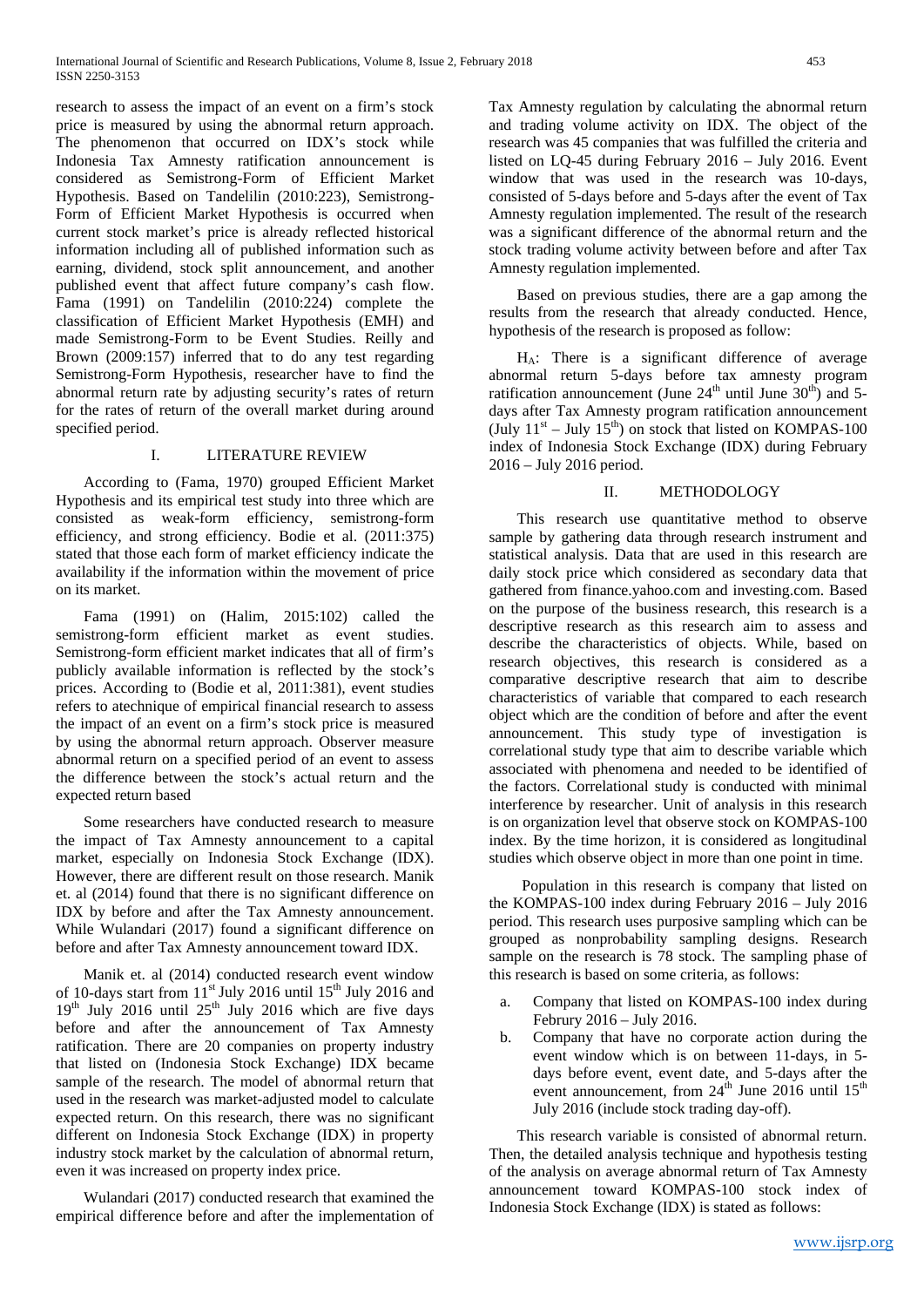International Journal of Scientific and Research Publications, Volume 8, Issue 2, February 2018 454 ISSN 2250-3153

a. Define Event window and estimation period of Event Study

Event window of this research is 11-days, which are 5-days before the event date (June  $24<sup>th</sup>$  – June  $30<sup>th</sup>$  2016), the event date (July 1<sup>st</sup> 2016), and 5-days after event date (July  $11<sup>th</sup>$  2016) of ratification announcement of Indonesia Tax Amnesty Law. Estimation period of the research is 100-days (t-105) during January  $29<sup>th</sup>$  2016 until June  $23^{\text{rd}}$  2016.

b. Calculate Return, that stated on Hartono (2016) as:

$$
R_{i,t} = \frac{P_t - P_{t-1}}{P_{t-1}}
$$
 (2-1)

- $P_t$  : Current period stock price of (t) period
- $P_{t-1}$  : Previous period stock price of (t-<br>1) period 1) period
- c. Calculate Abnormal Return by Market Model, that according to Brown and Warner (1985) as:

| $AR_{i,t}$ | $= R_{i,j} - \alpha_i - \beta_i R_{m,t}$ (2-2)    |
|------------|---------------------------------------------------|
| $AR_{i.t}$ | : abnormal return for                             |
|            | security (i) on (t) period                        |
| $R_{I,t}$  | : actual return (i) on the                        |
|            | estimation period of (t)                          |
| $\alpha_i$ | : intercept for securities (i)                    |
| $\beta_i$  | : slope coefficient which is                      |
|            | Beta from (i) securities                          |
| $R_{m,t}$  | : market index returns on (t)                     |
|            | estimatation period which can be                  |
|            | (IHSG.<br>calculated with $R_{m}$ =               |
|            | $IHSG_{t-1}$ , $IHSG_{t-1}$ and $IHSG$ are Indeks |
|            | Harga Saham<br>Gabungan                           |
|            | (accumulated stock index price)                   |
|            | culate Average Abnormal Return,<br>that           |
|            |                                                   |

d. Cale according to Hartono (2016) as:

$$
AAR_t = \frac{\sum_{i=1}^{k} AR_{it}}{k}
$$
 (2-3)  
\n
$$
AAR = \frac{P}{k}
$$
 (2-3)

- $AAR_t$  : average abnormal return on the specified period (t) AR: abnormal return of (i) stock
	- on the specified period (t)
- k : number of securities that affected by event study
- e. Define Null-Hypothesis  $(H_0)$  and Alternative Hypothesis  $(H_a)$ ,
	- *H0* : There is no significant difference of average abnormal return 5-days before tax amnesty program ratification announcement (June  $24^{\text{th}}$  until June  $30^{\text{th}}$ ) and 5-days after Tax Amnesty program ratification announcement (July  $11^{st}$  – July  $15^{th}$ ) on company that listed on KOMPAS-100 index of Indonesia Stock Exchange (IDX) during February 2016 – July 2016 period.
	- $H_1$ : There is a significant difference of average abnormal return 5-days before tax amnesty program ratification announcement (June

 $24<sup>th</sup>$  until June  $30<sup>th</sup>$ ) and 5-days after Tax Amnesty program ratification announcement (July  $11^{st}$  – July  $15^{th}$ ) on company that listed on KOMPAS-100 index of Indonesia Stock Exchange (IDX) during February 2016 – July 2016 period.

f. Determine Significance Level

Significance level is a critical probability relate to statistical hypothesis test that assess how likely is an observed value and statistical expectation being supported the difference by the inference (Zikmund et al, 2010:510). Significance level (α) that used in this research is  $5%$  or with 95% of Confidence level of 95%.

g. Normality Distribution Testing

Normality distribution test purpose to know whether data of population well normally distribute or not. This test use Kolmogorov-Smirnov (K-S testing) by comparing asymptotic significance (2 tailed) with  $\alpha$  - 0.05. If data is normally distributed, paired simple If the data is not normally distributed, non-parametric test that is used is Wilcoxon Test. Criteria to define a normality to a data are:

- 1. If Asymp. Sig. (2-tailed)  $\leq$  0.05, data is normal distributed.
- 2. If Asymp. Sig. (2tailed)  $> 0.05$ , data is not normally distributed.
- h. Hypothesis Testing

Hypothesis testing on this research use paired-samples t-test if the normality test of the data show that the data is normally distributed. If the result of the normality test show that the data is not normally distributed, Author use Wilcoxon Signed- Rank test to know whether Tax Amnesty program ratification announcement has significant impact toward abnormal return on company that listed on KOMPAS-100 period of February 2016 – July 2016.

If the data of the research is normally distributed and use paired-samples t-test, the criteria of the hypothesis is stated as follows:

- 1. If significant level more than 0.95 or pvalue  $\leq 0.05$ , reject H<sub>0</sub>, and accept H<sub>a</sub>. It means that there is a significant difference between abnormal return on company that listed on KOMPAS-100 index during February 2016 – July 2016 period before and after Indonesia Tax Amensty program announcement.
- 2. If significant level more than 0.95 or pvalue  $\geq 0.05$ , accept H<sub>0</sub>, and reject H<sub>a</sub>. It means that there is no significant difference between abnormal return on company that listed on KOMPAS-100 index during February 2016 – July 2016 period before and after Indonesia Tax Amensty program announcement.

If the data of the research is not normally distributed and use Wilcoxon test, the criteria of the hypothesis is stated as follows: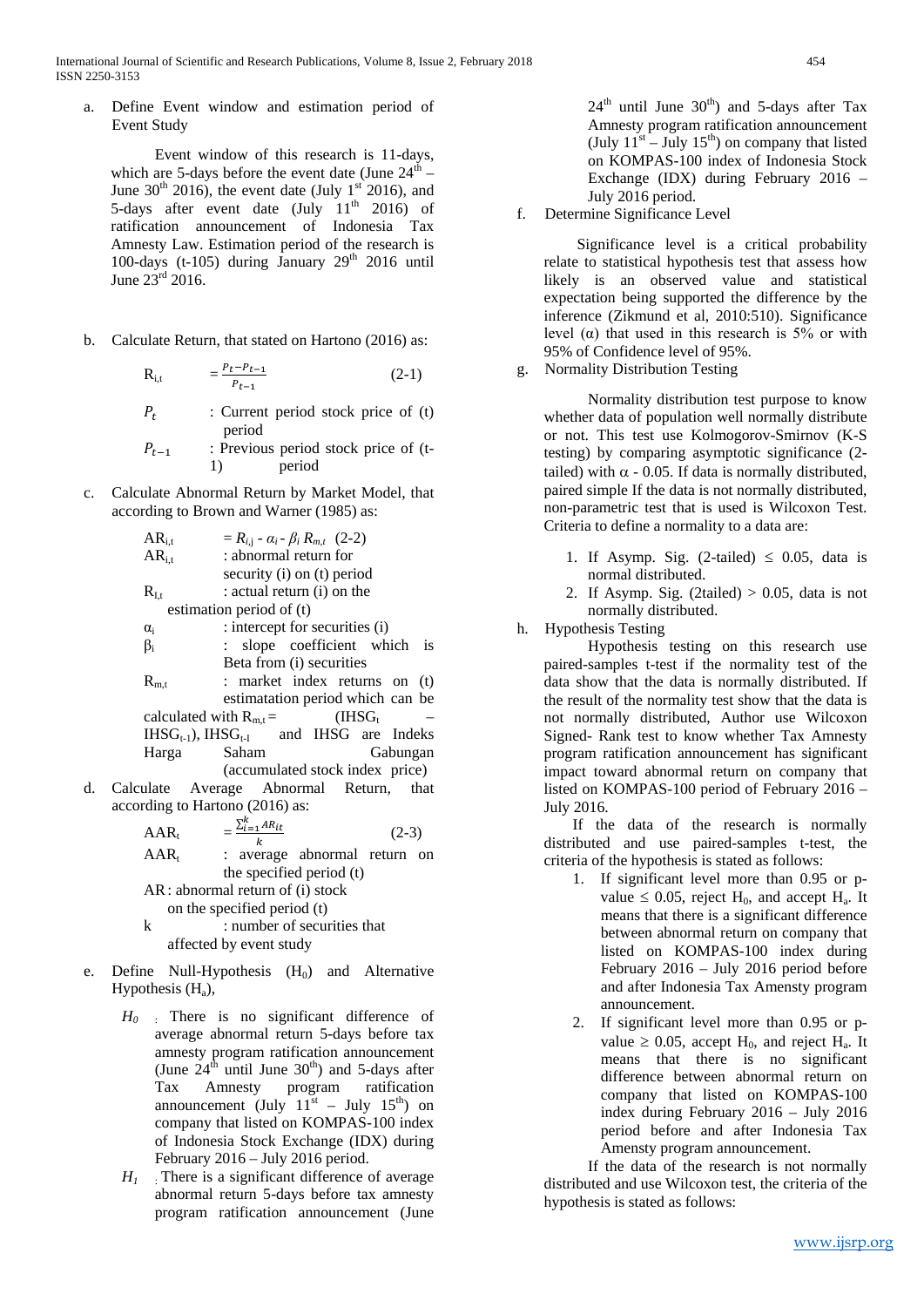- 1. If  $Z(\text{calculated}) \leq Z(\text{table})$  on significant level of 0.05 or sig  $\geq$  0.05, accept H<sub>0</sub>. It means that there is no significant difference between abnormal return on company that listed on KOMPAS-100 index during February 2016 – July 2016 period before and after Indonesia Tax Amensty program announcement.
- 2. If  $Z(\text{calculated}) > Z(\text{table})$  on significant level of 0.05 or sig  $\leq$  0.05, reject H<sub>0</sub> and accept Ha. It means that there is significant difference between abnormal return on company that listed on KOMPAS-100 index during February 2016 – July 2016 period before and after Indonesia Tax Amensty program announcement.

#### IV RESULT AND DISCUSSION

Data is gathered from 11-days of event window through market model on 100-days of estimation period to calculate abnormal return on 78 securities that listed on KOMPAS-100 during February 2016 to July 2016.

| Day     | N  | Minimum  | <b>Maximum</b> | Mean     | Std.<br><b>Deviation</b> |
|---------|----|----------|----------------|----------|--------------------------|
| $t-5$   | 78 | $-.0842$ | .0868          | $-.0039$ | .0281                    |
| $t-4$   | 78 | $-.0976$ | .2369          | $-.0001$ | .0404                    |
| $t-3$   | 78 | $-2017$  | .0939          | $-.0022$ | .0392                    |
| $t-2$   | 78 | $-.0697$ | .0887          | .0001    | .0317                    |
| $t-1$   | 78 | $-1657$  | .3447          | $-.0017$ | .0566                    |
| t       | 78 | $-.0854$ | .1453          | $-.0021$ | .0296                    |
| $t+1$   | 78 | $-1119$  | .0763          | .0007    | .0341                    |
| $t+2$   | 78 | $-.1717$ | .1334          | .0041    | .0443                    |
| $t + 3$ | 78 | $-.1168$ | .1541          | .0041    | .0435                    |
| $t + 4$ | 78 | $-.1817$ | .0584          | $-.0043$ | .0348                    |
| $t + 5$ | 78 | $-.0634$ | .0667          | $-.0012$ | .0263                    |

**Table 4.1 Abnormal Return Descriptive Statistics**

## (Secondary Data Processed)

From Table 4.1, minimum value of abnormal return was on (t-4), -20.17% on Media Nusantara Citra Tbk (MNCN) . Maximum value of the abnormal return occurred on (t-1) as many as 34.47% on Dharma Samudera Fishing Industries Tbk (DSFI). While the highest mean of abnormal return occurred on  $(t+3)$ , 0.41% in point. The lowest level of standard deviation occurred on (t+5) as many as .0263, it means that data distribution spread is close to the mean as .0263 point. Whereas the highest value of standard deviation on abnormal return occurred on (t-1) as many as .0566, it means that the data distribution is the farthest from



the mean than the other day.

#### **Figure 4.1 Average Abnormal Return during Event Window**

### (Secondary Data Processed)

It is shown on Figure 4.1 that before Tax Amnesty program ratification announcement, it only had positive average abnormal return value on June  $29<sup>th</sup>$ ,  $2016$  (t-2) with .01% respectively. Meanwhile, on the rest days before event date it had negative average abnormal return value, namely June  $24^{th}$ ,  $2016$  (t-5) with  $-0.39\%$ ; June  $27^{th}$ ,  $2016$  (t-4) with  $-0.01\%$ ; June  $28^{th}$ ,  $2016$  (t-3) with  $-0.22\%$ ; June  $30^{th}$ ,  $2016$  (t-1) with -0.17%.

After Tax Amnesty program ratification announcement, on July  $11<sup>th</sup> 2016 (t+1)$  the average abnormal return was increased to 0.07%, this trend was followed until July  $13^{rd}$ , 2016 with 0.41% on (t+2) and (t+3). On July 13rd, 2016. Negative average abnormal return value only occurred on July  $14^{th}$ , 2016 (t+4) and July 15<sup>th</sup>,2016 (t+5) with -0.43% and -0.12% respectively.

**Table 4.2 Average Abnormal Return Descriptive Statistics**

| AAR                    |      |          | N   Minimum   Maximum   Mean |          | Std.<br><b>Deviation</b> |
|------------------------|------|----------|------------------------------|----------|--------------------------|
| Before Announcement 78 |      | $-7.17%$ | 8.54%                        | $-0.16%$ | .0181                    |
| After Announcement     | - 78 | $-6.49%$ | 4.91%                        | 0.07%    | .0163                    |

The minimum value of average abnormal return before Tax Amnesty program ratification announcement was -7.17% on Eureka Prima Jakarta Tbk (LCGP). The maximum value of average abnormal return before Tax Amnesty program ratification announcement was 8.54% on Dharma Samudera Fishing Industries Tbk (DSFI). Tax Amnesty program ratification announcement contained information that made bad affect to Indofood Sukses Makmur Tbk (INDF) that had -6.49% of average abnormal return value after the event. Otherwise, Vale Indonesia Tbk (INCO) was affected positively by Tax Amnesty program ratification announcement with 4.91% of average abnormal return value. Before the event, average abnormal return of whole sample was -0.16%. It is increased on the average abnormal return after Tax Amnesty program ratification announcement with 0.07% of average abnormal return value. From the Table 4.2, it can be concluded as Tax Amnesty program ratification announcement give positive affect on company that listed on KOMPAS-100 in generally.

**Table 4.3 Average Abnormal Return Normality Test**

|                     | Kolmogorov-Smirnov <sup>*</sup> |    |      | <b>Shapiro-Wilk</b> |    |      |  |
|---------------------|---------------------------------|----|------|---------------------|----|------|--|
|                     | <b>Statistic</b>                | df | Sig. | <b>Statistic</b>    | df | Sig. |  |
| Before Announcement | .132                            | 78 | .002 | .866                | 78 | .000 |  |
| After Announcement  | .101                            | 78 | .048 | .939                | 78 | .001 |  |

a. Lilliefors Significance Correction

#### (Secondary Data Processed Using SPSS 23)

From Table 4.3, Sig. value both of Kolmogorov-Smirnov and Shapiro-Wilk for both of variable (Before\_Announcement and After\_Announcement) are less than the significance level ( $p < .05$ ). From the information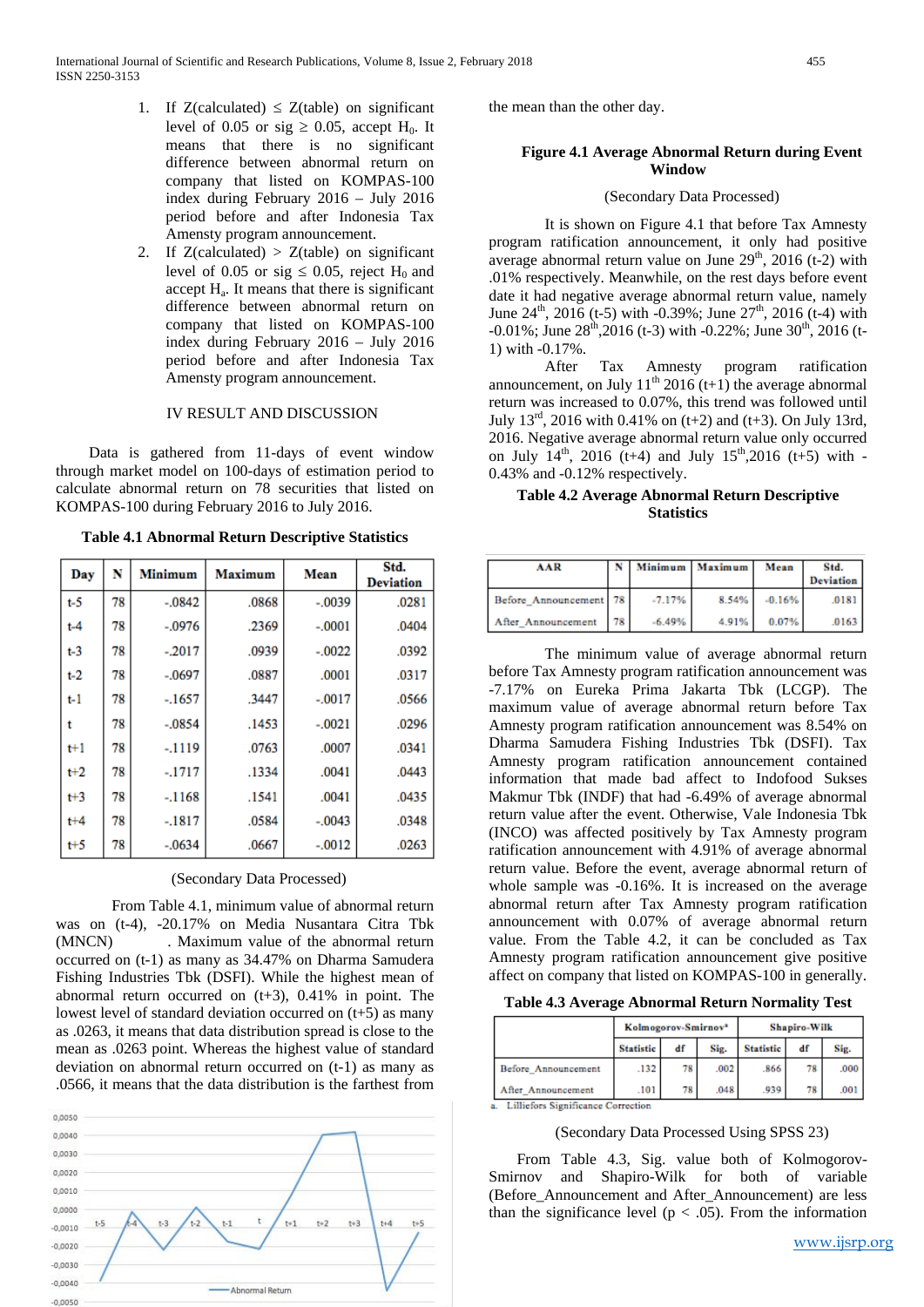above, it can be concluded that the data is not normally distributed. Therefore, the hypothesis testing of average abnormal return will be conducted with Wilcoxon Signed-Rank Test.

# **Table 4.4 Average Abnormal Return Wilcoxon Signed-Rank Test**

|                        | After Announcement-<br><b>Before Announcement</b> |
|------------------------|---------------------------------------------------|
|                        | $-1.008b$                                         |
| Asymp. Sig. (2-tailed) | -314                                              |

a. Wilcoxon Signed Ranks Test

b. Based on negative ranks.

# (Secondary Data Processed Using SPSS 23)

From Table 4.4, hypothesis testing of average<br>l return After Announcement and abnormal return After\_Announcement and Before\_Announcement variable shown Asymp. Sig. (2 tailed) more than significant level  $(.314 > .05)$ . It means that Tax Amnesty program ratification announcement have no significant impact on company that listed on KOMPAS-100 index during the event window.

During after Tax Amnesty program announcement event window, market index price (IHSG) increased since  $(t+1)$  for 3-days until  $(t+3)$  respectively. As the market index price increased, Indonesia Stock Exchange (BEI) also broke their record of transaction frequency since it privatization on<br>July  $13^{rd}$ , 1992 with 377,132 transactions July  $13^{\text{rd}}$ ,  $1992$  with  $377.132$  transactions (ekbis.sindonews.com).

When it came to the fourth day after Tax Amnesty program ratification announcement, IHSG as market index is dropped into 5,083.54 in price and -0.98% in stock return. Those phenomena affect abnormal return that make it dropped into -0.43%. It is decreased for 84% of abnormal return mean in  $(t+3)$  to  $(t+4)$ . This abnormal return decrease is affected by stock that had low value of abnormal return, some of them are Visi Media Asia (VIVA) with -18.17%, Dharma Samudera Fishing Industries (DSFI) with -8.04%, HM Sampoerna (HMSP) with -7.72%, Indo Tambangraya Megah (ITMG) -7.24%, and Bekasi Fajar Industrial Estate (BEST) with -5.63% of abnormal return. Negative abnormal return means that actual return is smaller than the expected return. In this research, expected return is estimated by the data from estimation period.

From the result of the research, it can be concluded that there is an increase in average abnormal return before to after Tax Amnesty program ratification announcement, from -0.16% to 0.07% of average abnormal return. Positive average abnormal return means that Tax Amnesty program ratification announcement contains good news that affect the average abnormal return. It also shows that there is a decrease on standard deviation between before and after Tax Amnesty program ratification announcement from .0181 to .0163. Smaller standard deviation means that data distribution is closer to the mean of data. It could imply that investors are tend to have similar reaction toward the event, because the data distribution are more narrow.

According to the result of Wilcoxon Signed-Rank Test operation that already stated on Table 4.4, accept the null-hypothesis of the research. Therefore, we can conclude that there is no significant difference of average abnormal return 5-days before tax amnesty program ratification announcement (June  $24<sup>th</sup>$  until June  $30<sup>th</sup>$ ) and 5-days after Tax Amnesty program ratification announcement (July  $11<sup>th</sup>$ – July  $15<sup>th</sup>$ ) on company that listed on KOMPAS-100 index of Indonesia Stock Exchange (IDX) during February 2016 – July 2016 period, although it has positive value on average abnormal return. It is also proven that Tax Amnesty program ratification announcement contained good news because it has positive value of average abnormal return.

Same result of hypothesis testing also occurred with Manik et al. (2017) that tax amnesty has no significant difference in abnormal return to company that listed on property sectoral index of Indonesia Stock Exchange (IDX) during the event window between 5-days before and 5-days after Tax Amnesty program announcement.

By the research, it can be concluded that Indonesia capital market (IDX) is a semi-strong efficient market mode, as there is an abnormal return that the price already reflected the information within it. Although it has positive average abnormal return value, it had no significant difference average abnormal return before and after Tax Amnesty program ratification announcement during the event window that was affected by the low negative point of (t+4) during the event window.

## V CONCLUSION

This research is aimed to analyze abnormal return difference 5-days before and 5-days after Tax Amnesty announcement during event window toward Indonesia Stock Exchange (IDX) period of February – July 2016 with estimation period for 100 days. Sample of the research are company that listed on KOMPAS-100 period of February – July 2016. Based on result of the research, it can be concluded as follows:

- a. Average abnormal return before Tax Amnesty program ratification announcement on the 78 stock that listed on KOMPAS-100 is -.0016. Positive abnormal return only occurred on (t-2) with .0001. Average abnormal return after Tax Amnesty program ratification announcement is .0007. Negative abnormal return occurred on  $(t+4)$  and  $(t+5)$ ,  $-.0043$ and -.0012 respectively. It can be concluded as the market react to the information that contained on the event.
- b. Hypothesis test using Wilcoxon Signed-Rank Test result no statistical significant difference of average abnormal return of stock that listed on KOMPAS-100 in Indonesia Stock Exchange (IDX) before and after Tax Amnesty program ratification announcement during the event window. Information that contained in the event gave no significant effect on stock market.

To investor, consider Tax Amnesty or another government policy announcement as it affect the stock market in order to quickly react in fundamental analysis strategy as it can affect the Indonesia stock market.